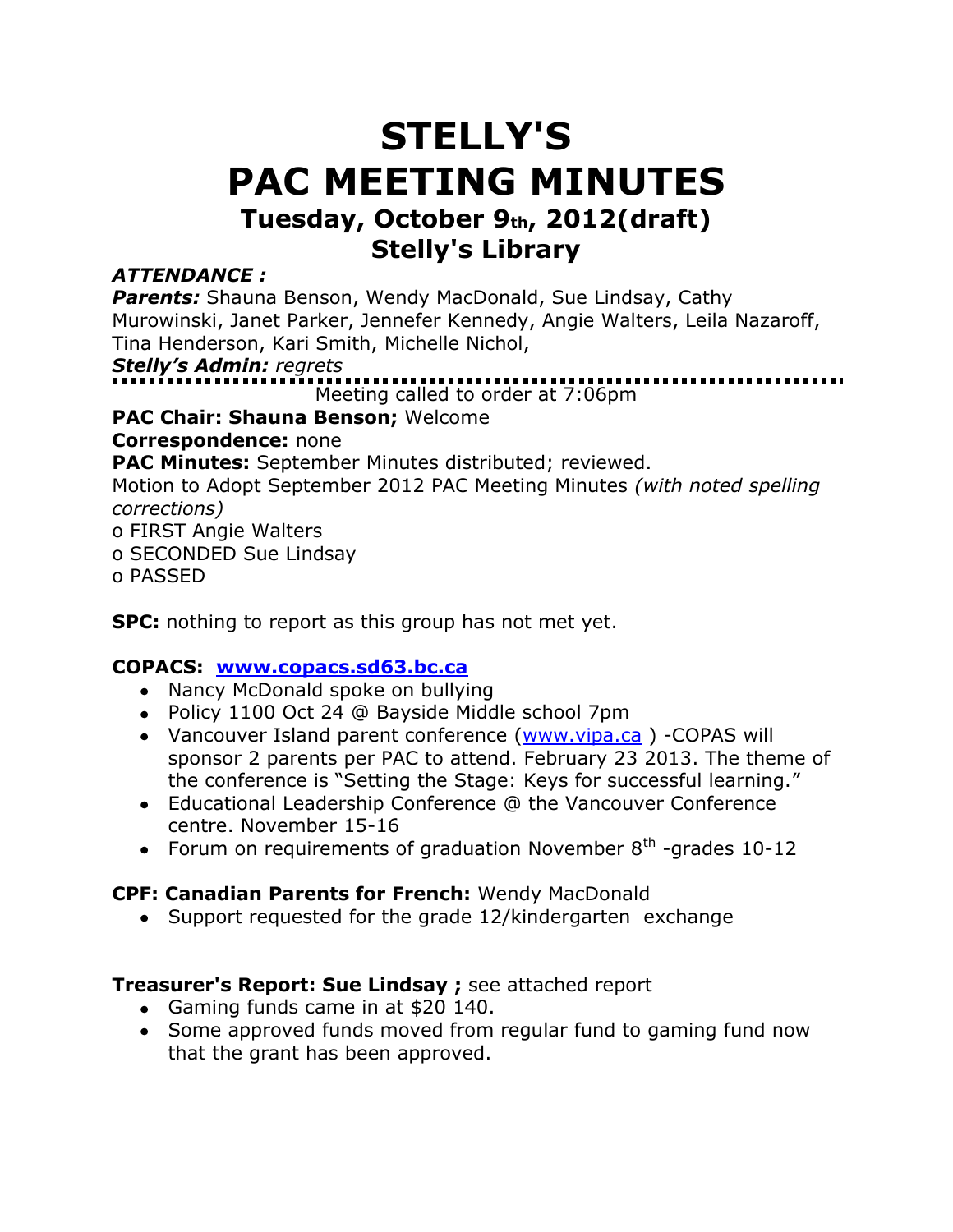#### **Fundraising:**

- Fresh cup is supporting Stelly's again this year with \$3. Donated from every pound of coffee purchased by Stelly's family and friends.
- The Co-op has donated \$1500 in gift cards to be used for the breakfast club
- Thrifty's has donated 4L of milk and 1large container of cream cheese per week to support the breakfast club.

# **Funding Requests:**

#### **Athletic Department -Ryan Braun**

\$10 000-sport fees and uniforms (\$2000-BC sport fees, \$6000 Lower Mainland sport fee)

Motion was made to fund 50% until more information can be provided regarding how students are selected and review of the athletic department budget.

o FIRST Angie Walters o SECONDED Kari Smith o PASSED

\$1000- equipment upgrades for the Outdoor Pursuits program o FIRST Angie Walters o SECONDED Leah Shiner

o PASSED

\$200 for brooms to be used to keep the tennis courts clean. o FIRST Leah Smith o SECONDED Kari Shiner o PASSED

\$2687.98 -2 exercise bikes for weight room Motion was made to table this request until an explanation as to why this cannot be taken from the athletic budget is presented. o FIRST Wendy MacDonald

o SECONDED Sue Lindsay

o PASSED

#### **Science Department Glynis McFerran**

\$700**-** sea aquarium maintenance located in one of the Science classrooms, enjoyed by many students.

o FIRST Kari Smith

o SECONDED Michelle Nichol

o PASSED